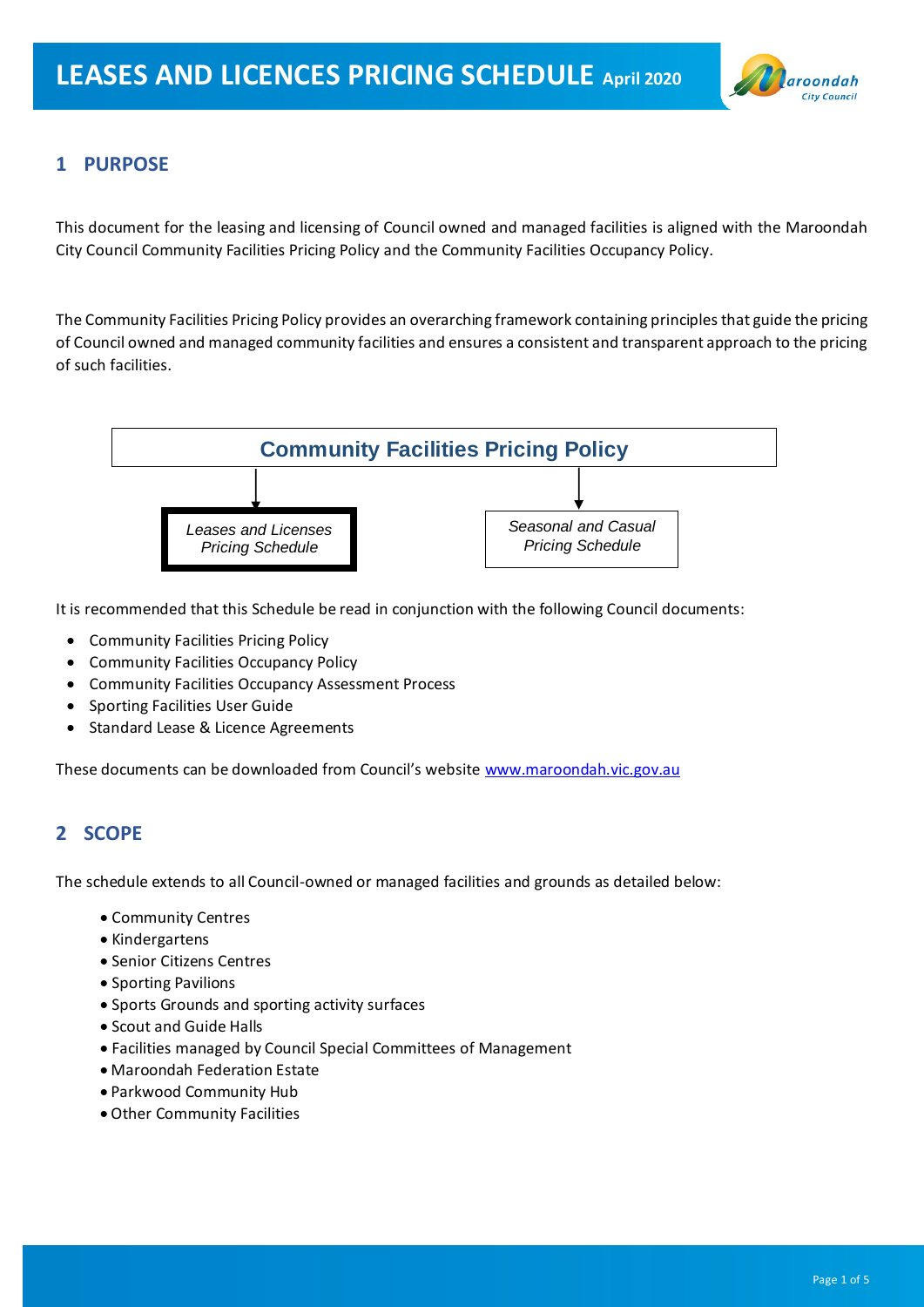

## **3 UNDERSTANDING LEASES AND LICENCES**

Council subsidises the use of community facilities to encourage their use and to support community organisations. A lease or licence gives community organisations security of tenure over a fixed period, thus eliminating the need to apply annually for winter or summer seasonal allocation.

Refer to the Community Facilities Occupancy Policy and associated "Assessment Process" and "Standard Documentation" for information on the application process, standard documentation and the regulations and requirements for organisation leasing or licensing Council owned or managed community facilities.

For a list of Council owned community facilities under lease or licence, please see Appendix 1.

All charges within the schedule include Goods and Services Tax (GST).

## **4 DEFINITIONS**

Terms within this Schedule requiring definition or explanation are:

#### **Lease**

A lease is a contract under which a tenant (or lessee) is granted exclusive possession of property for an agreed period, usually in return for rent.

#### **Licence**

A licence is a form of permission to enter and use land and/or facility for an agreed purpose for a stated period. The licensee does not have exclusive use of the land allowing Council to allocated other users groups or allow the general public to use the facilities at other times.

## **5 RENTAL FEES**

For simplicity and consistency, rentals are determined on the basis of their relevance to the following principles from the Community Facilities Pricing Policy:

### **Fair and Equitable**

Users of Council facilities will be charged fees that are consistent with the fees charged to other users of the same or similar facilities where those users are in similar circumstances

### **Promoting Participation**

Fees charged will reflect Council's commitment to supporting and promoting the participation of population groups that are usually under-represented in civic and community life.

### **Different Rates & Charges for Different Users & Standards of Facility**

A scale of different charges will apply to commercial, government, community service not for profit, community and private users.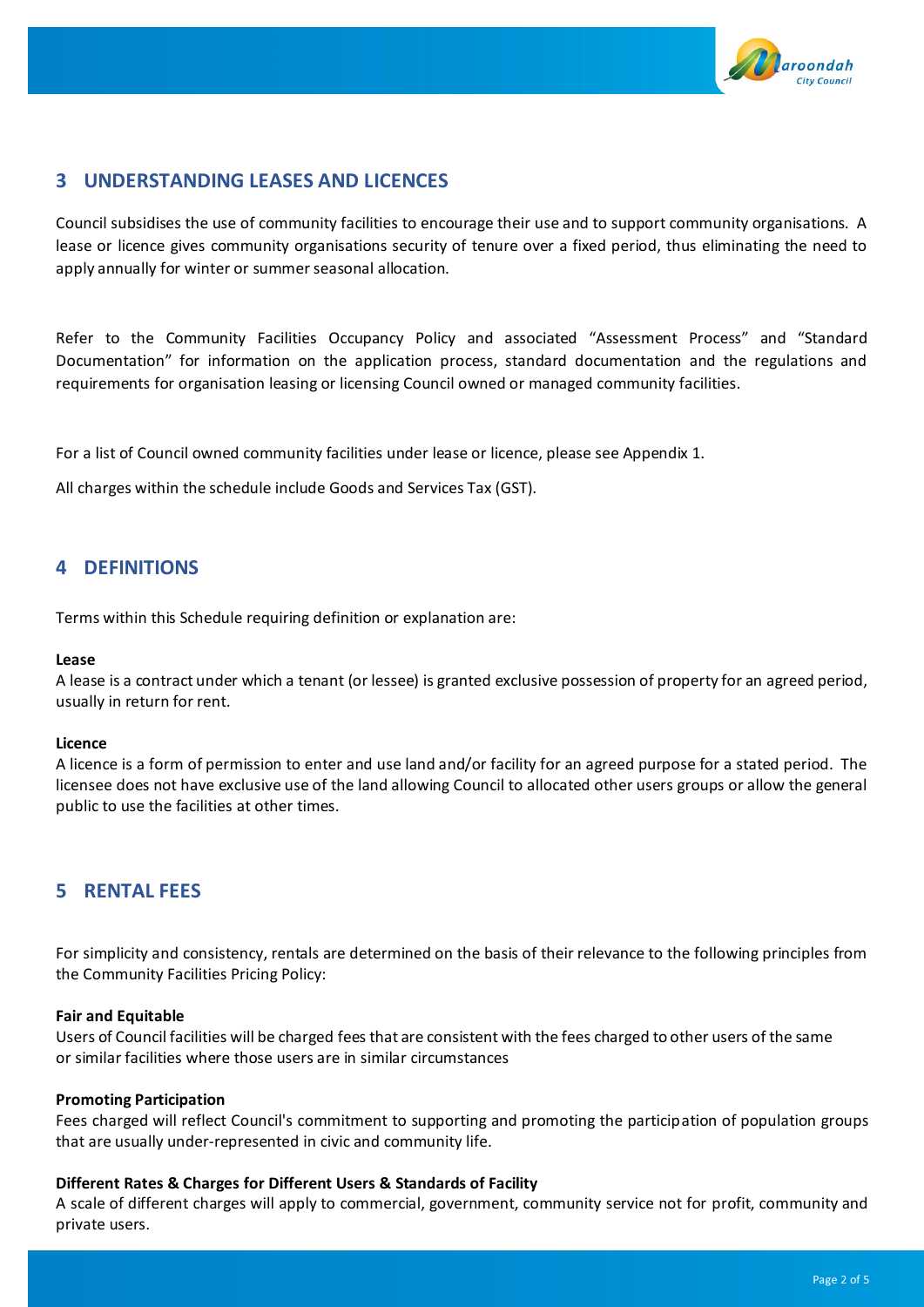

## **6 USER CATEGORIES**

# **6.1 Groups Traditionally Supported by Council**

Council wishes to acknowledge the support and service these organisations contribute to the social fabric of the community by way of subsidised rentals. The following rental reflects the cost to Council of administering the Lease or Licence.

| Category                                                                                                                                                                                                                                                                                                                                                                                                                              | <b>Base Rental</b><br>including GST                  |
|---------------------------------------------------------------------------------------------------------------------------------------------------------------------------------------------------------------------------------------------------------------------------------------------------------------------------------------------------------------------------------------------------------------------------------------|------------------------------------------------------|
| Kindergartens<br><b>Community Centres</b><br><b>Senior Citizen Centres</b><br><b>Community Child Care Centres</b><br><b>Croydon Community Garden</b><br>Croydon RSL<br>Maroondah Citizens Advice Bureau<br>Guides<br>Scouts<br>Ringwood Arts Society<br>Ringwood Men's Shed<br>University of Third Age<br><b>Australian Red Cross Society</b><br>St John Ambulance Australia (Vic)<br>Victorian State Emergency Services<br>Authority | \$810<br>Base Fees will increase by<br>2.5% per year |

## **6.2 Groups that are responsible for specialised maintenance**

There are a number of community groups in Maroondah that are responsible for the specialised maintenance of areas within their Leased or Licensed facility, i.e. tennis courts, bowling greens, and croquet rinks. Council will charge a rental fee for each specialised sporting area (refer table below) and a pavilion rental which is 50% of the total rental for the specialised sporting area.

| Category                                                    | <b>Base Rental</b><br>including GST                  |
|-------------------------------------------------------------|------------------------------------------------------|
| <b>Tennis Clubs</b><br><b>Bowling Clubs</b><br>Croquet Club | \$200 per court<br>\$320 per green<br>\$320 per rink |
|                                                             | Base Fees will increase by<br>2.5% per year          |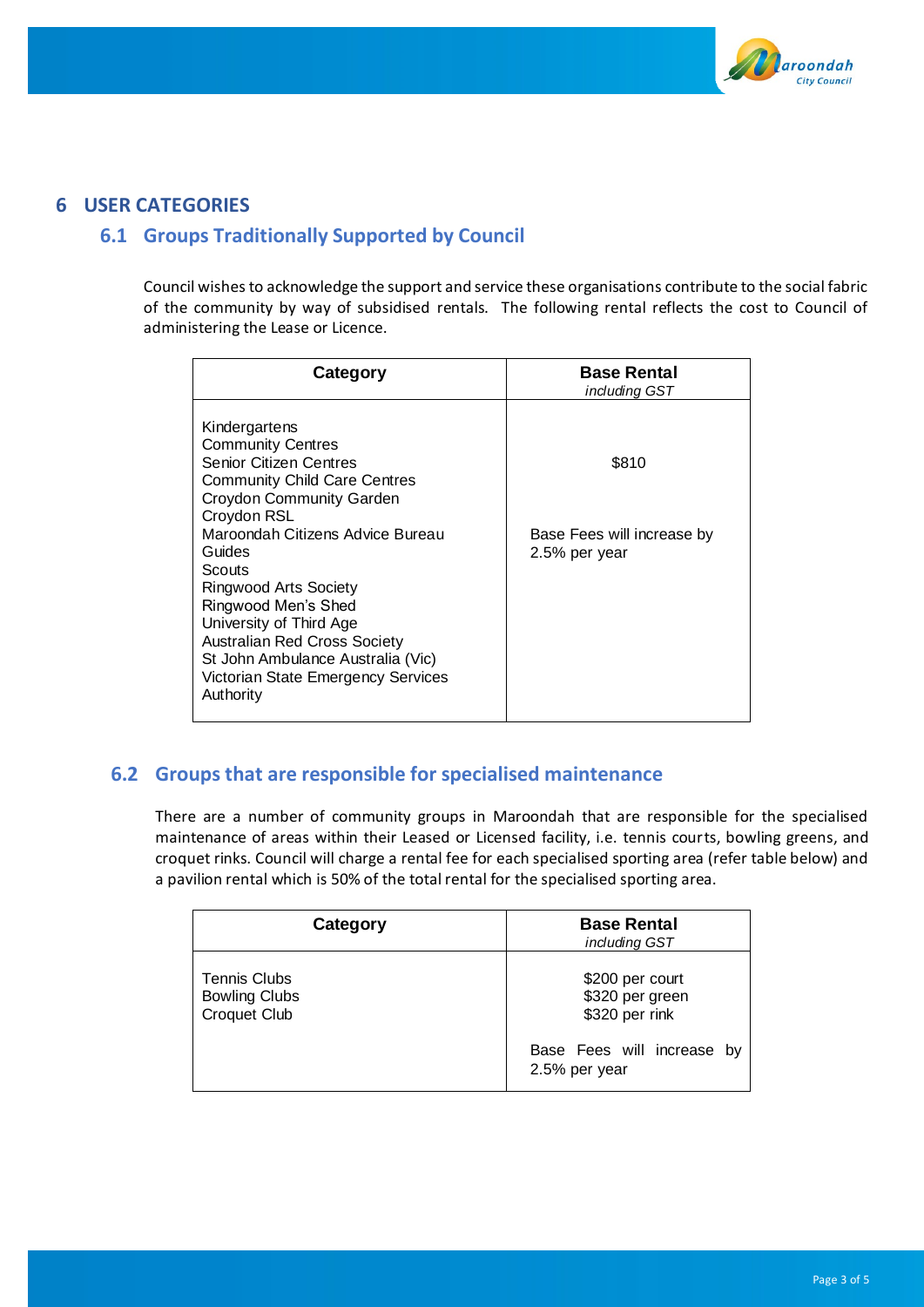

# **6.3 Other Community Groups Occupying Council-Owned Facilities**

For community groups that are not covered within clauses 6.1 or 6.2, the rental will be determined based on the quality of the facility, capital contributions provided by Council and the community organisation, the type of organisation using the facility and whether the organisation has exclusive use of the facility. As a minimum community groups will pay double a category A pavilion charge as detailed in section 9.3 of the Seasonal and Casual Pricing Schedule.

## **Quality of the Facility**

The base rental for charging community groups occupying Council-owned facilities will be derived from the Seasonal & Casual Pricing Schedule and determined according to the quality of the facility with higher quality facilities being charged at a higher base rental than lower quality facilities.

Once the base rental is set the following factors will be considered when calculating the rental fee:

### **Capital contribution towards building improvement**

Capital contributions over \$100,000 including in kind made by the community group in the last 10 years will reduce the base rental by 25%.

### **Council Capital Contribution**

Capital contributions over \$100,000 made by Council in the last 10 years will increase the base rental by 25%.

#### **Exclusivity**

Where groups have exclusive use of the facility the base rental will be increased by 50%.

### **Community Group Classification**

For community groups that cater solely for juniors, veterans or for people with a disability the base rental will be reduced by 50%.

## **6.4 Miscellaneous**

Community groups that occupy Council buildings and/or land that are unique, have needs that are significantly different or have provided significant resources towards the development of the facility need to negotiate the terms and conditions of their Lease with Council Officers.

The overarching Community Facilities Pricing Policy and the Leases and Licences Pricing Schedule will be reviewed every five years and will be monitored in relation to priorities identified in the Council Plan.